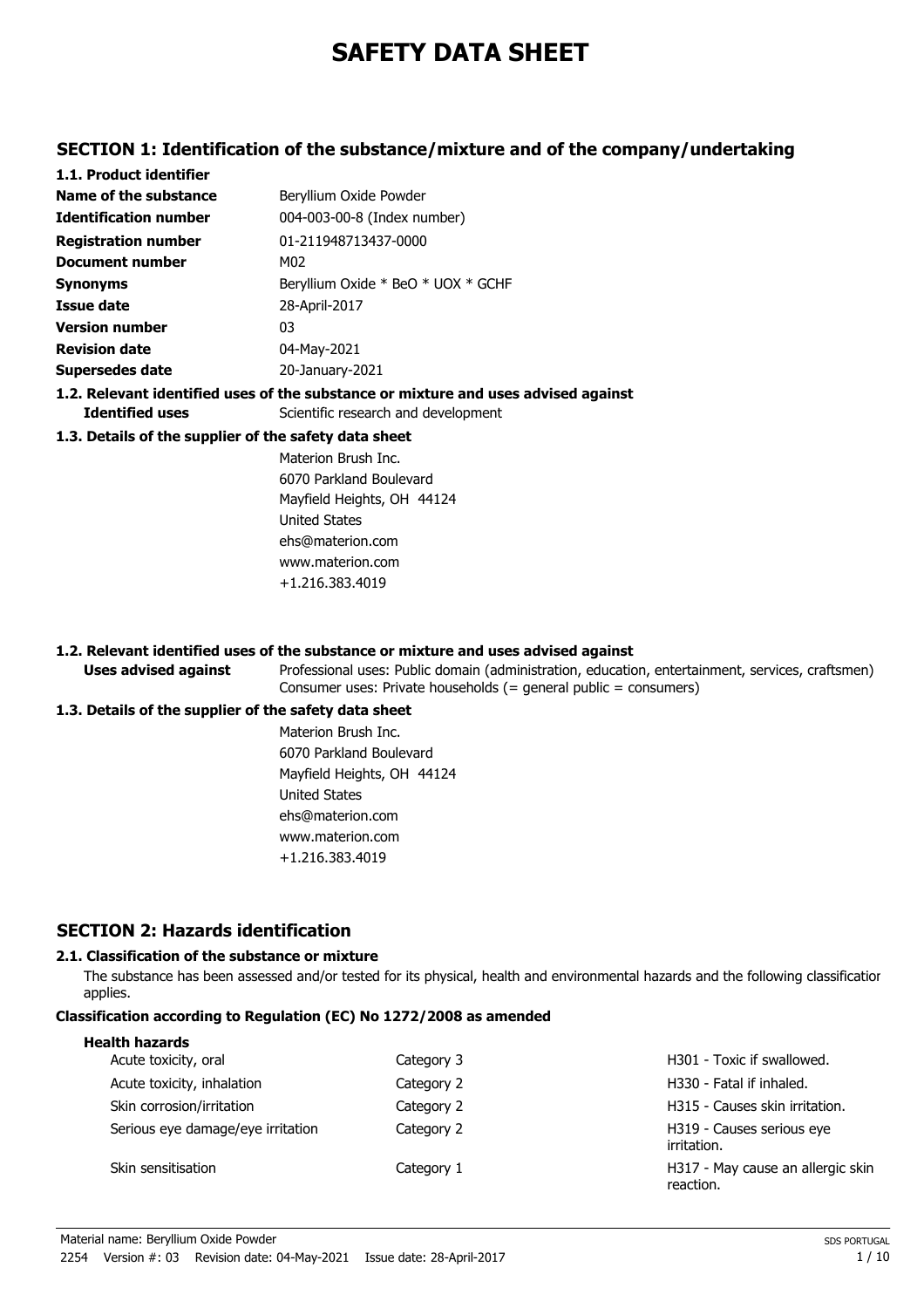| Carcinogenicity (inhalation) |  |
|------------------------------|--|
|                              |  |

Category 1B

H350i - May cause cancer by inhalation.

Specific target organ toxicity - single exposureCategory 3 respiratory tract irritation

Specific target organ toxicity - repeated Category 1 (Respiratory system) exposure

H335 - May cause respiratory irritation.

H372 - Causes damage to organs (respiratory system) through prolonged or repeated exposure by inhalation.

#### **Hazard summary** DANGER

Fatal if inhaled. Very toxic. Harmful in contact with eyes. Cancer hazard. May cause an allergic skin reaction. Danger of serious damage to health by prolonged exposure.

## **2.2. Label elements**

#### **Label according to Regulation (EC) No. 1272/2008 as amended**

**Contains: beryllium oxide** 

**Hazard pictograms**



**Signal word Danger** 

| <b>Hazard statements</b> |                                                                                                       |
|--------------------------|-------------------------------------------------------------------------------------------------------|
| H301                     | Toxic if swallowed.                                                                                   |
| H315                     | Causes skin irritation.                                                                               |
| H317                     | May cause an allergic skin reaction.                                                                  |
| H319                     | Causes serious eye irritation.                                                                        |
| H330                     | Fatal if inhaled.                                                                                     |
| H335                     | May cause respiratory irritation.                                                                     |
| H350i                    | May cause cancer by inhalation.                                                                       |
| H372                     | Causes damage to organs (respiratory system) through prolonged or repeated exposure by<br>inhalation. |

# **Precautionary statements**

| <b>Prevention</b>                               |                                                                                                     |
|-------------------------------------------------|-----------------------------------------------------------------------------------------------------|
| P <sub>201</sub>                                | Obtain special instructions before use.                                                             |
| P202                                            | Do not handle until all safety precautions have been read and understood.                           |
| P <sub>260</sub>                                | Do not breathe dust/fume.                                                                           |
| P <sub>264</sub>                                | Wash thoroughly after handling.                                                                     |
| P <sub>270</sub>                                | Do not eat, drink or smoke when using this product.                                                 |
| P <sub>272</sub>                                | Contaminated work clothing must not be allowed out of the workplace.                                |
| P <sub>280</sub>                                | Wear protective gloves/protective clothing/eye protection/face protection.                          |
| P <sub>285</sub>                                | In case of inadequate ventilation wear respiratory protection.                                      |
| <b>Response</b>                                 |                                                                                                     |
| $P304 + P340$                                   | If inhaled: Remove person to fresh air and keep comfortable for breathing.                          |
| $P302 + P350$                                   | If on skin: Wash with plenty of water.                                                              |
| $P308 + P311$                                   | If exposed or concerned: Call a poison centre/doctor.                                               |
| $P333 + P313$                                   | If skin irritation or rash occurs: Get medical advice/attention.                                    |
| $P342 + P311$                                   | If experiencing respiratory symptoms: Call a poison centre/doctor.                                  |
| <b>Storage</b>                                  |                                                                                                     |
| P405                                            | Store locked up.                                                                                    |
| <b>Disposal</b>                                 |                                                                                                     |
| P501                                            | Dispose of contents/container in accordance with local/regional/national/international regulations. |
| <b>Supplemental label</b><br><b>information</b> | For further information, please contact the Product Stewardship Department at +1.216.383.4019.      |
| 2.3. Other hazards                              | None known.                                                                                         |
| CECTION 5. C                                    |                                                                                                     |

## **SECTION 3: Composition/information on ingredients**

**3.1. Substances**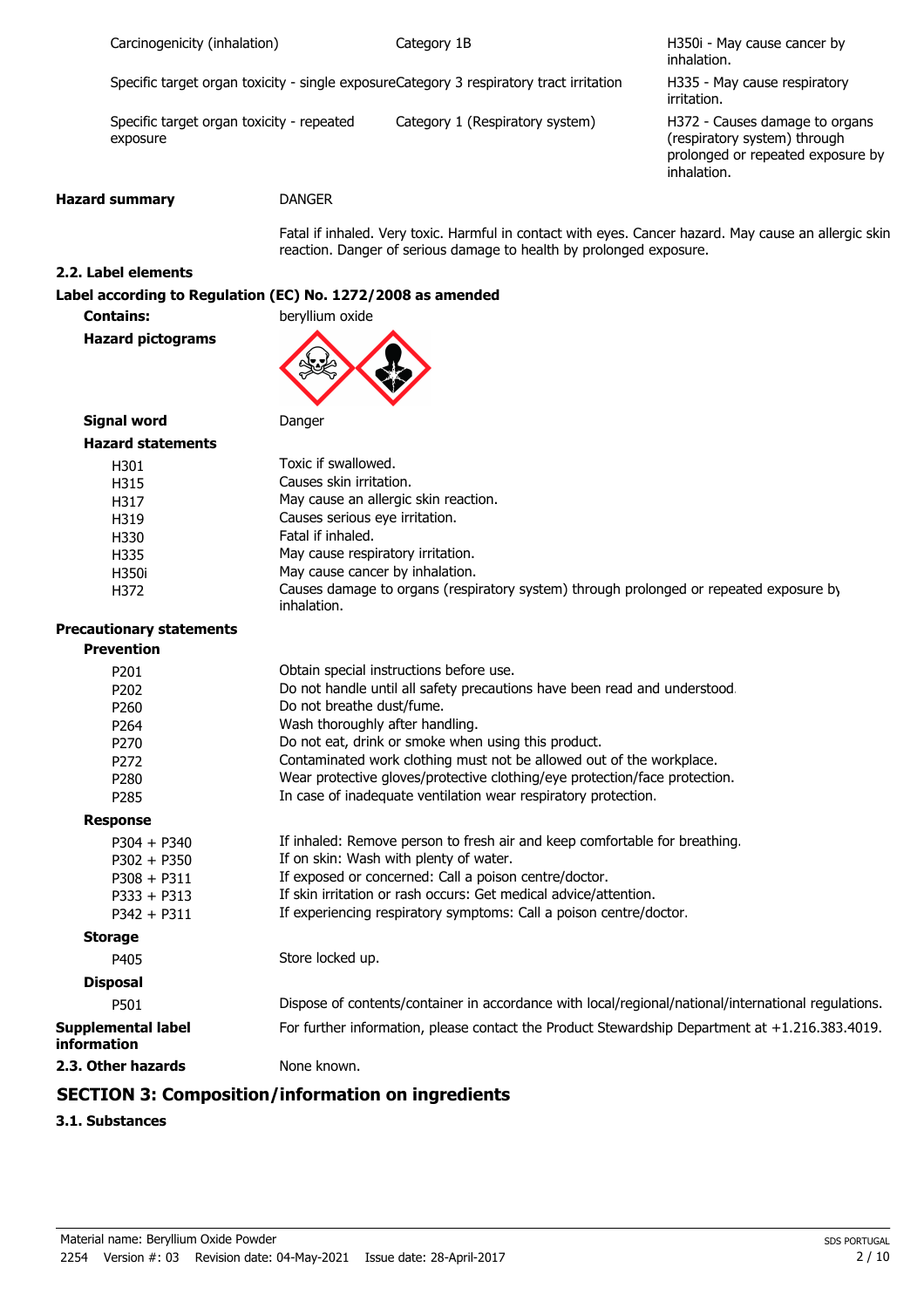| <b>General information</b><br><b>Chemical name</b>                                       | $\frac{1}{2}$                                                                                                                                                                                                                                                                                                                                                                                                                                                                                                                           | CAS-No. / EC<br>No.                                      | <b>REACH Registration No. Index No.</b>                                                                                                                                                                                                                                                                                                                                                                                                                                                                                                                                                                                                                                                                                                                                                                                                                                                                                                                                                                                                                                                                        |              | Notes |
|------------------------------------------------------------------------------------------|-----------------------------------------------------------------------------------------------------------------------------------------------------------------------------------------------------------------------------------------------------------------------------------------------------------------------------------------------------------------------------------------------------------------------------------------------------------------------------------------------------------------------------------------|----------------------------------------------------------|----------------------------------------------------------------------------------------------------------------------------------------------------------------------------------------------------------------------------------------------------------------------------------------------------------------------------------------------------------------------------------------------------------------------------------------------------------------------------------------------------------------------------------------------------------------------------------------------------------------------------------------------------------------------------------------------------------------------------------------------------------------------------------------------------------------------------------------------------------------------------------------------------------------------------------------------------------------------------------------------------------------------------------------------------------------------------------------------------------------|--------------|-------|
| beryllium oxide                                                                          | 100                                                                                                                                                                                                                                                                                                                                                                                                                                                                                                                                     | 1304-56-9<br>215-133-1                                   | 01-211948713437-0000                                                                                                                                                                                                                                                                                                                                                                                                                                                                                                                                                                                                                                                                                                                                                                                                                                                                                                                                                                                                                                                                                           | 004-003-00-8 | #     |
|                                                                                          | 1;H372                                                                                                                                                                                                                                                                                                                                                                                                                                                                                                                                  |                                                          | Classification: Acute Tox. 3;H301, Skin Irrit. 2;H315, Skin Sens. 1;H317, Eye Irrit.<br>2;H319, Acute Tox. 2;H330, STOT SE 3;H335, Carc. 1B;H350i, STOT RE                                                                                                                                                                                                                                                                                                                                                                                                                                                                                                                                                                                                                                                                                                                                                                                                                                                                                                                                                     |              |       |
| <b>SECTION 4: First aid measures</b>                                                     |                                                                                                                                                                                                                                                                                                                                                                                                                                                                                                                                         |                                                          |                                                                                                                                                                                                                                                                                                                                                                                                                                                                                                                                                                                                                                                                                                                                                                                                                                                                                                                                                                                                                                                                                                                |              |       |
| <b>General information</b>                                                               | beryllium.                                                                                                                                                                                                                                                                                                                                                                                                                                                                                                                              |                                                          | If exposed or concerned: get medical attention/advice. Get medical attention if symptoms occur.<br>Wash contaminated clothing before reuse. As supplied, there is no immediate medical risk with<br>beryllium products in article form. First aid measures provided are related to particulate containing                                                                                                                                                                                                                                                                                                                                                                                                                                                                                                                                                                                                                                                                                                                                                                                                      |              |       |
| 4.1. Description of first aid measures                                                   |                                                                                                                                                                                                                                                                                                                                                                                                                                                                                                                                         |                                                          |                                                                                                                                                                                                                                                                                                                                                                                                                                                                                                                                                                                                                                                                                                                                                                                                                                                                                                                                                                                                                                                                                                                |              |       |
| <b>Inhalation</b>                                                                        |                                                                                                                                                                                                                                                                                                                                                                                                                                                                                                                                         |                                                          | If symptoms develop move victim to fresh air. For breathing difficulties, oxygen may be necessary.<br>Breathing difficulty caused by inhalation of particulate requires immediate removal to fresh air. If<br>breathing has stopped, perform artificial respiration and obtain medical help.                                                                                                                                                                                                                                                                                                                                                                                                                                                                                                                                                                                                                                                                                                                                                                                                                   |              |       |
| <b>Skin contact</b>                                                                      | Take off contaminated clothing and wash before reuse. Thoroughly wash skin cuts or wounds to<br>remove all particulate debris from the wound. Seek medical attention for wounds that cannot be<br>thoroughly cleansed. Treat skin cuts and wounds with standard first aid practices such as<br>cleansing, disinfecting and covering to prevent wound infection and contamination before<br>continuing work. Obtain medical help for persistent irritation. Material accidentally implanted or<br>lodged under the skin must be removed. |                                                          |                                                                                                                                                                                                                                                                                                                                                                                                                                                                                                                                                                                                                                                                                                                                                                                                                                                                                                                                                                                                                                                                                                                |              |       |
| Eye contact                                                                              |                                                                                                                                                                                                                                                                                                                                                                                                                                                                                                                                         | occasionally. Get medical attention if symptoms persist. | Immediately flush eyes with plenty of water for at least 15 minutes, lifting lower and upper eyelids                                                                                                                                                                                                                                                                                                                                                                                                                                                                                                                                                                                                                                                                                                                                                                                                                                                                                                                                                                                                           |              |       |
| <b>Ingestion</b>                                                                         | person.                                                                                                                                                                                                                                                                                                                                                                                                                                                                                                                                 |                                                          | If swallowed, seek medical advice immediately and show this container or label. Induce vomiting<br>immediately as directed by medical personnel. Never give anything by mouth to an unconscious                                                                                                                                                                                                                                                                                                                                                                                                                                                                                                                                                                                                                                                                                                                                                                                                                                                                                                                |              |       |
| 4.2. Most important<br>symptoms and effects, both<br>acute and delayed                   |                                                                                                                                                                                                                                                                                                                                                                                                                                                                                                                                         |                                                          | May cause allergic skin reaction. Prolonged exposure may cause chronic effects.                                                                                                                                                                                                                                                                                                                                                                                                                                                                                                                                                                                                                                                                                                                                                                                                                                                                                                                                                                                                                                |              |       |
| 4.3. Indication of any<br>immediate medical attention<br>and special treatment<br>needed | situation for individual physicians.                                                                                                                                                                                                                                                                                                                                                                                                                                                                                                    |                                                          | Treatment of Chronic Beryllium Disease: There is no known treatment which will cure chronic<br>beryllium disease. Prednisone or other corticosteroids are the most specific treatment currently<br>available. They are directed at suppressing the immunological reaction and can be effective in<br>diminishing signs and symptoms of chronic beryllium disease. In cases where steroid therapy has<br>had only partial or minimal effectiveness, other immunosuppressive agents, such as<br>cyclophosphamide, cyclosporine, or methotrexate, have been used. In view of the potential side<br>effects of all the immunosuppressive medications, including steroids such as prednisone, they<br>should be used only under the direct care of a physician. Other treatment, such as oxygen, inhaled<br>steroids or bronchodilators, may be prescribed by some physicians and can be effective in selected<br>cases. In general, treatment is reserved for cases with significant symptoms and/or significant loss<br>of lung function. The decision about when and with what medication to treat is a judgment |              |       |
|                                                                                          |                                                                                                                                                                                                                                                                                                                                                                                                                                                                                                                                         |                                                          | In their 2014 official statement on the Diagnosis and Management of Beryllium Sensitivity and<br>Chronic Beryllium Disease, the American Thoracic Society states that "it seems prudent for workers<br>with BeS to avoid all future occupational exposure to beryllium."                                                                                                                                                                                                                                                                                                                                                                                                                                                                                                                                                                                                                                                                                                                                                                                                                                       |              |       |
|                                                                                          | The effects of continued low exposure to beryllium are unknown for individuals who are sensitizec<br>to beryllium or who have a diagnosis of chronic beryllium disease. It is generally recommended<br>that persons who are sensitized to beryllium or who have CBD terminate their occupational<br>exposure to beryllium.                                                                                                                                                                                                              |                                                          |                                                                                                                                                                                                                                                                                                                                                                                                                                                                                                                                                                                                                                                                                                                                                                                                                                                                                                                                                                                                                                                                                                                |              |       |
| <b>SECTION 5: Firefighting measures</b>                                                  |                                                                                                                                                                                                                                                                                                                                                                                                                                                                                                                                         |                                                          |                                                                                                                                                                                                                                                                                                                                                                                                                                                                                                                                                                                                                                                                                                                                                                                                                                                                                                                                                                                                                                                                                                                |              |       |
| <b>General fire hazards</b>                                                              | Not available.                                                                                                                                                                                                                                                                                                                                                                                                                                                                                                                          |                                                          |                                                                                                                                                                                                                                                                                                                                                                                                                                                                                                                                                                                                                                                                                                                                                                                                                                                                                                                                                                                                                                                                                                                |              |       |
| 5.1. Extinguishing media<br>Suitable extinguishing<br>media                              |                                                                                                                                                                                                                                                                                                                                                                                                                                                                                                                                         | circumstances and the surrounding environment.           | The product is non-combustible. Use extinguishing measures that are appropriate to loca                                                                                                                                                                                                                                                                                                                                                                                                                                                                                                                                                                                                                                                                                                                                                                                                                                                                                                                                                                                                                        |              |       |
| <b>Unsuitable extinguishing</b><br>media                                                 | for steam explosions.                                                                                                                                                                                                                                                                                                                                                                                                                                                                                                                   |                                                          | Do not use water to extinguish fires around operations involving molten metal due to the potential                                                                                                                                                                                                                                                                                                                                                                                                                                                                                                                                                                                                                                                                                                                                                                                                                                                                                                                                                                                                             |              |       |
| 5.2. Special hazards arising<br>from the substance or<br>mixture                         | Not available.                                                                                                                                                                                                                                                                                                                                                                                                                                                                                                                          |                                                          |                                                                                                                                                                                                                                                                                                                                                                                                                                                                                                                                                                                                                                                                                                                                                                                                                                                                                                                                                                                                                                                                                                                |              |       |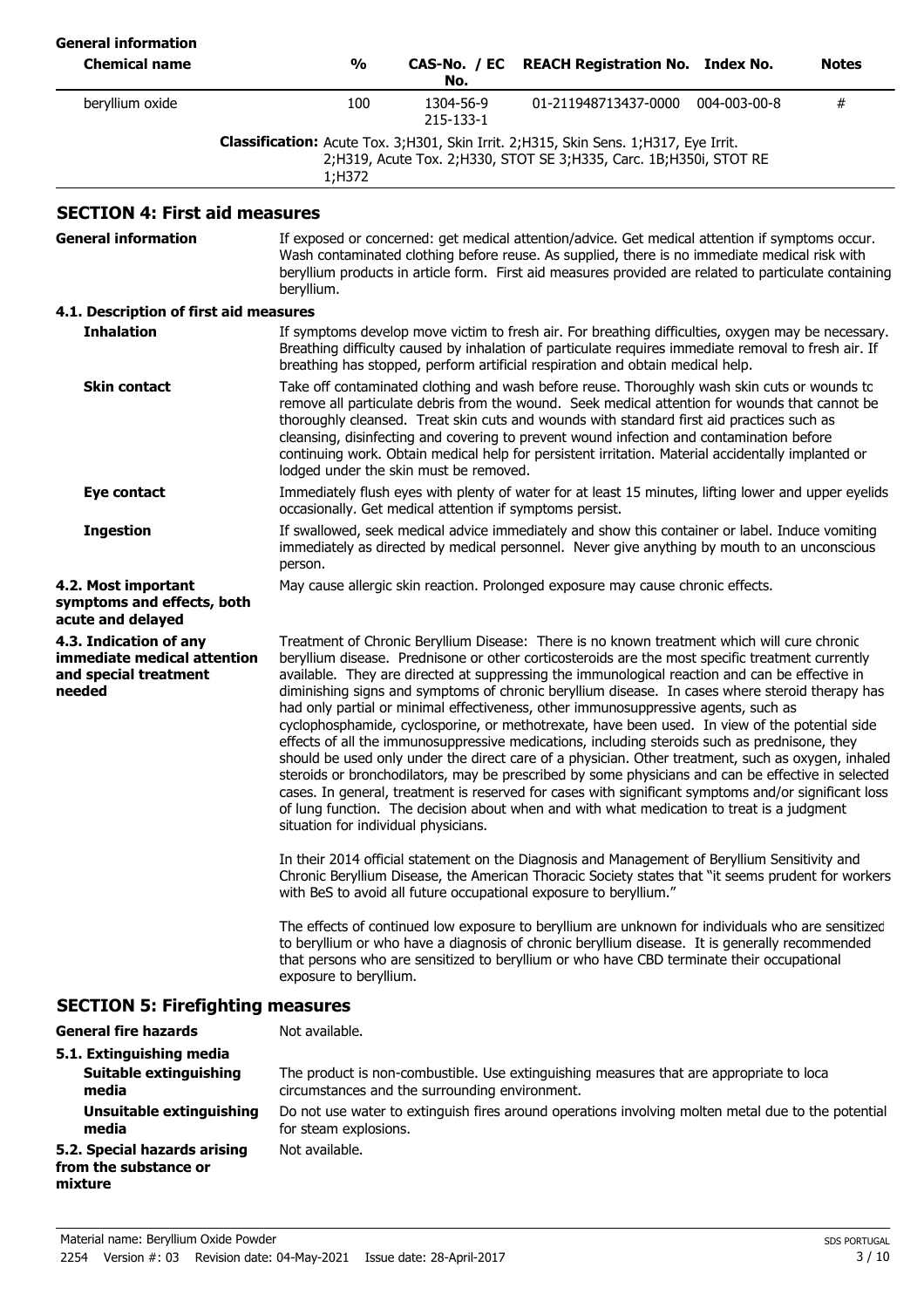| 5.3. Advice for firefighters                               |                                                                                                                                                                                 |
|------------------------------------------------------------|---------------------------------------------------------------------------------------------------------------------------------------------------------------------------------|
| <b>Special protective</b><br>equipment for<br>firefighters | Firefighters should wear full protective clothing including self contained breathing apparatus.                                                                                 |
| <b>Special firefighting</b><br>procedures                  | Move containers from fire area if you can do so without risk. Water runoff can cause environmental<br>damage.                                                                   |
| <b>Specific methods</b>                                    | Pressure-demand self-contained breathing apparatus must be worn by firefighters or any other<br>persons potentially exposed to the particulate released during or after a fire. |

## **SECTION 6: Accidental release measures**

#### **6.1. Personal precautions, protective equipment and emergency procedures**

| For non-emergency<br>personnel                               | In solid form this material poses no special clean-up problems. Wear appropriate protective<br>equipment and clothing during clean-up.                                                                                                                                                 |
|--------------------------------------------------------------|----------------------------------------------------------------------------------------------------------------------------------------------------------------------------------------------------------------------------------------------------------------------------------------|
| For emergency<br>responders                                  | Not available.                                                                                                                                                                                                                                                                         |
| 6.2. Environmental<br>precautions                            | Avoid release to the environment. In the event of a spill or accidental release, notify relevant<br>authorities in accordance with all applicable regulations. Prevent further leakage or spillage if safe<br>to do so. Avoid discharge into drains, water courses or onto the ground. |
| 6.3. Methods and material for<br>containment and cleaning up | Clean up in accordance with all applicable regulations.                                                                                                                                                                                                                                |
| 6.4. Reference to other<br>sections                          | For personal protection, see section 8 of the PIS. For waste disposal, see section 13 of the PIS.                                                                                                                                                                                      |

## **SECTION 7: Handling and storage**

| 7.1. Precautions for safe<br>handling                                   | Obtain special instructions before use. Do not handle until all safety precautions have been read<br>and understood. Minimise dust generation and accumulation. Do not breathe dust/fume. Wear<br>protective gloves/protective clothing/eye protection/face protection. Wear respiratory protection.<br>Wash thoroughly after handling. When using, do not eat, drink or smoke. Contaminated work<br>clothing must not be allowed out of the workplace. |
|-------------------------------------------------------------------------|---------------------------------------------------------------------------------------------------------------------------------------------------------------------------------------------------------------------------------------------------------------------------------------------------------------------------------------------------------------------------------------------------------------------------------------------------------|
| 7.2. Conditions for safe<br>storage, including any<br>incompatibilities | Keep locked-up. Avoid contact with acids and alkalies. Avoid contact with oxidising agents.                                                                                                                                                                                                                                                                                                                                                             |
| 7.3. Specific end use(s)                                                | Not available.                                                                                                                                                                                                                                                                                                                                                                                                                                          |

## **SECTION 8: Exposure controls/personal protection**

## **8.1. Control parameters**

#### **Occupational exposure limits**

| <b>Material</b>                    | Portugal. VLEs. Norm on occupational exposure to chemical agents (NP 1796)<br>Type       | <b>Value</b>              | <b>Form</b>         |
|------------------------------------|------------------------------------------------------------------------------------------|---------------------------|---------------------|
| beryllium oxide (CAS<br>1304-56-9) | <b>TWA</b>                                                                               | $0,00005 \,\mathrm{mg/m}$ | Inhalable fraction. |
|                                    |                                                                                          |                           |                     |
| <b>Material</b>                    | EU. OELs, Directive 2004/37/EC on carcinogen and mutagens from Annex III, Part A<br>Type | <b>Value</b>              | <b>Form</b>         |

**Biological limit values** No biological exposure limits noted for the ingredient(s).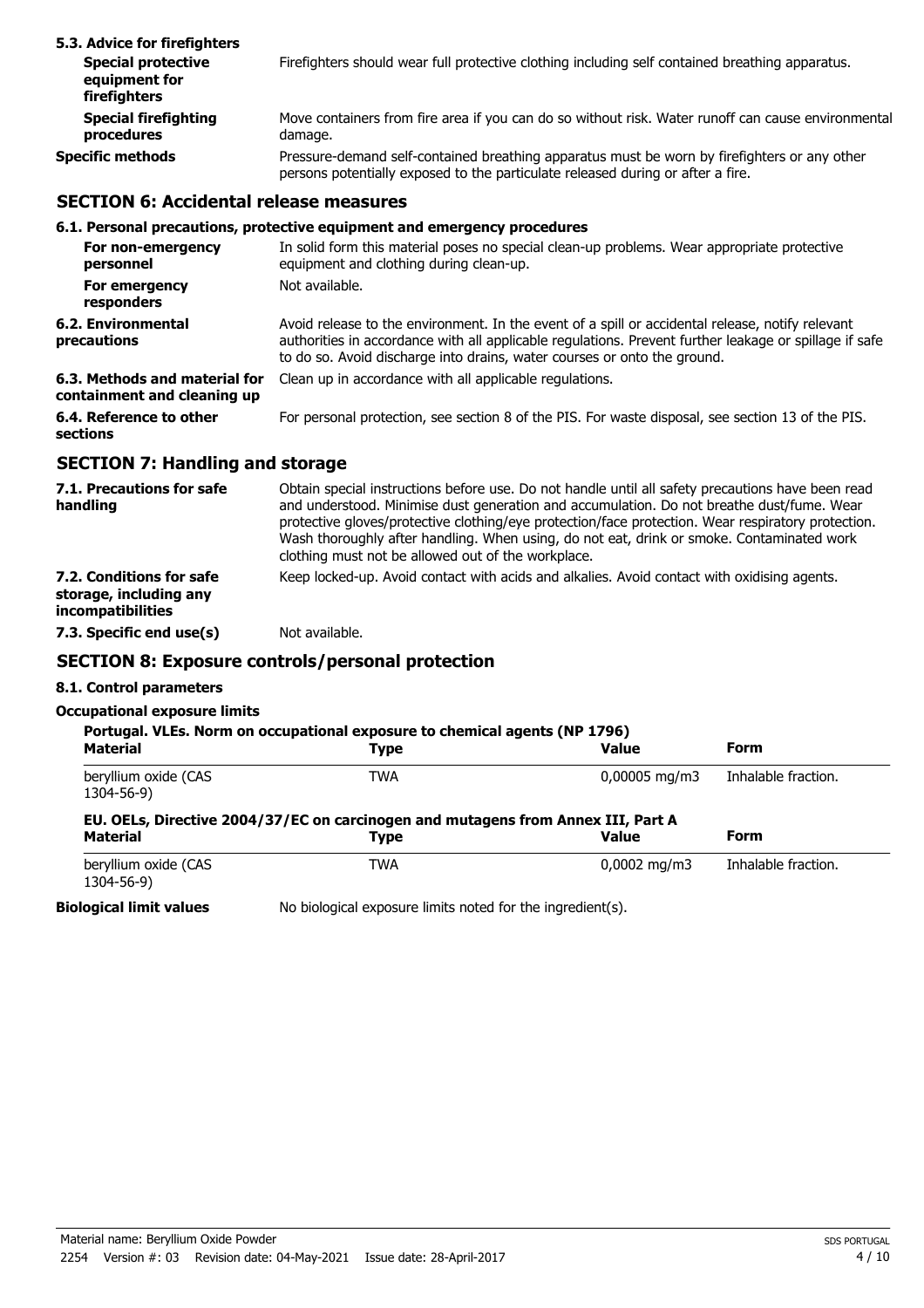| <b>Recommended monitoring</b> |  |
|-------------------------------|--|
| procedures                    |  |

VENTILATION: Good general ventilation (typically 10 air changes per hour) should be used. Ventilation rates should be matched to conditions. If applicable, use process enclosures, local exhaust ventilation, or other engineering controls to maintain airborne levels below recommended exposure limits. If exposure limits have not been established, maintain airborne levels to an acceptable level.

Whenever possible, the use of local exhaust ventilation or other engineering controls is the preferred method of controlling exposure to airborne particulate. Where utilized, exhaust inlets to the ventilation system must be positioned as close as possible to the source of airborne generation. Avoid disruption of the airflow in the area of a local exhaust inlet by equipment such as a man-cooling fan. Check ventilation equipment regularly to ensure it is functioning properly. Provide training on the use and operation of ventilation to all users. Use qualified professionals to design and install ventilation systems.

WET METHODS: Machining operations are usually performed under a liquid lubricant/coolant flood which assists in reducing airborne particulate. However, the cycling through of machine coolant containing finely divided particulate in suspension can result in the concentration building to a point where the particulate may become airborne during use. Certain processes such as sanding and grinding may require complete hooded containment and local exhaust ventilation. Prevent coolant from splashing onto floor areas, external structures or operators' clothing. Utilize a coolant filtering system to remove particulate from the coolant.

WORK PRACTICES: Develop work practices and procedures that prevent particulate from coming in contact with worker skin, hair, or personal clothing. If work practices and/or procedures are ineffective in controlling airborne exposure or visual particulate from deposition on skin, hair, or clothing, provide appropriate cleaning/washing facilities. Procedures should be written that clearly communicate the facility's requirements for protective clothing and personal hygiene. These clothing and personal hygiene requirements help keep particulate from being spread to non-production areas or from being taken home by the worker. Never use compressed air to clean work clothing or other surfaces.

Fabrication processes may leave a residue of particulate on the surface of parts, products or equipment that could result in employee exposure during subsequent material handling activities. As necessary, clean loose particulate from parts between processing steps. As a standard hygiene practice, wash hands before eating or smoking.

HOUSEKEEPING: Use vacuum and wet cleaning methods for particulate removal from surfaces. Be certain to de-energize electrical systems, as necessary, before beginning wet cleaning. Use vacuum cleaners with high efficiency particulate air (HEPA). Do not use compressed air, brooms, or conventional vacuum cleaners to remove particulate from surfaces as this activity can result in elevated exposures to airborne particulate. Follow the manufacturer's instructions when performing maintenance on HEPA filtered vacuums used to clean hazardous materials. Not available.

**Derived no effect levels (DNELs)**

**Predicted no effect concentrations (PNECs)**

**8.2. Exposure controls Appropriate engineering controls**

Ensure adequate ventilation, especially in confined areas. Whenever possible, the use of local exhaust ventilation or other engineering controls is the preferred method of controlling exposure to airborne particulate. Where utilized, exhaust inlets to the ventilation system must be positioned as close as possible to the source of airborne generation. Avoid disruption of the airflow in the area of a local exhaust inlet by equipment such as a man-cooling fan. Check ventilation equipment regularly to ensure it is functioning properly. Provide training on the use and operation of ventilation to all users. Use qualified professionals to design and install ventilation systems.

| Individual protection measures, such as personal protective equipment |                                                                                                                                                                                   |  |  |
|-----------------------------------------------------------------------|-----------------------------------------------------------------------------------------------------------------------------------------------------------------------------------|--|--|
| <b>General information</b>                                            | Not available.                                                                                                                                                                    |  |  |
| Eye/face protection                                                   | Wear approved safety glasses, goggles, face shield and/or welder's helmet when risk of eye injury<br>is present, particularly during operations that generate dust, mist or fume. |  |  |
| <b>Skin protection</b>                                                |                                                                                                                                                                                   |  |  |
| - Hand protection                                                     | Wear gloves to prevent contact with particulate or solutions. Wear gloves to prevent metal cuts and<br>skin abrasions during handling.                                            |  |  |

Not available.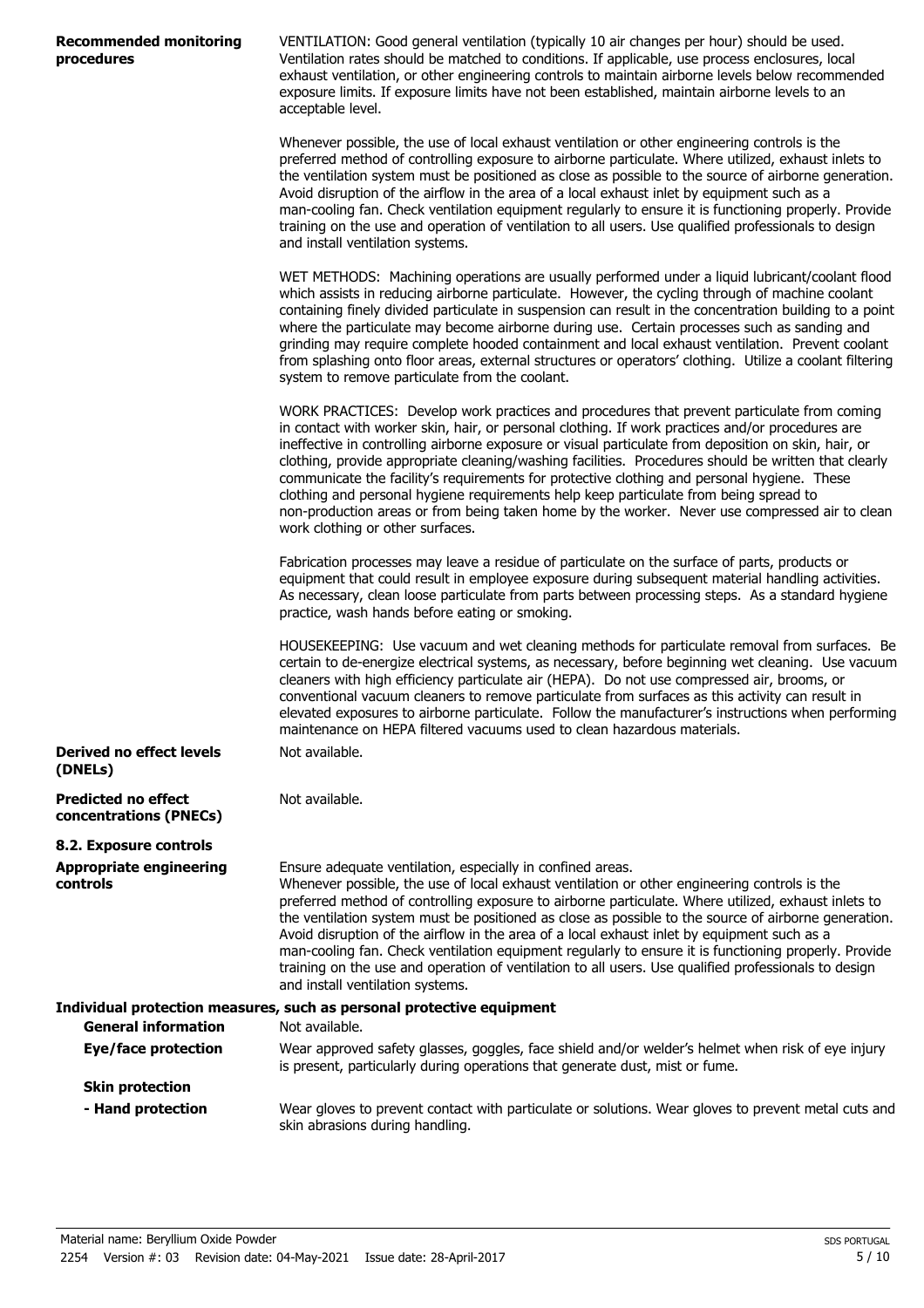| - Other                                   | Personal protection equipment should be chosen according to the CEN standards and in discussion<br>with the supplier of the personal protective equipment. Protective overgarments or work clothing<br>must be worn by persons who may become contaminated with particulate during activities. Skin<br>contact with this material may cause, in some sensitive individuals, an allergic dermal response.<br>Particulate that becomes lodged under the skin has the potential to induce sensitization and skin<br>lesions.                                                                                                                                                                                                                                                                |
|-------------------------------------------|------------------------------------------------------------------------------------------------------------------------------------------------------------------------------------------------------------------------------------------------------------------------------------------------------------------------------------------------------------------------------------------------------------------------------------------------------------------------------------------------------------------------------------------------------------------------------------------------------------------------------------------------------------------------------------------------------------------------------------------------------------------------------------------|
| <b>Respiratory protection</b>             | When airborne exposures exceed or have the potential to exceed the occupational exposure limits,<br>approved respirators must be used as specified by an Industrial Hygienist or other qualified<br>professional. Respirator users must be medically evaluated to determine if they are physically<br>capable of wearing a respirator. Quantitative and/or qualitative fit testing and respirator training<br>must be satisfactorily completed by all personnel prior to respirator use. Users of tight fitting<br>respirators must be clean shaven on those areas of the face where the respirator seal contacts the<br>face. Use pressure-demand airline respirators when performing jobs with high potential exposures<br>such as changing filters in a baghouse air cleaning device. |
| <b>Thermal hazards</b>                    | Not applicable.                                                                                                                                                                                                                                                                                                                                                                                                                                                                                                                                                                                                                                                                                                                                                                          |
| <b>Hygiene measures</b>                   | Handle in accordance with good industrial hygiene and safety practices.                                                                                                                                                                                                                                                                                                                                                                                                                                                                                                                                                                                                                                                                                                                  |
| <b>Environmental exposure</b><br>controls | Environmental manager must be informed of all major releases.                                                                                                                                                                                                                                                                                                                                                                                                                                                                                                                                                                                                                                                                                                                            |

## **SECTION 9: Physical and chemical properties**

## **9.1. Information on basic physical and chemical properties**

| <b>Appearance</b>                                   |                                 |
|-----------------------------------------------------|---------------------------------|
| <b>Physical state</b>                               | Solid.                          |
| Form                                                | Powder.                         |
| Colour                                              | Clear. Off-white.               |
| <b>Odour</b>                                        | Not applicable.                 |
| <b>Odour threshold</b>                              | Not applicable.                 |
| рH                                                  | Not applicable.                 |
| <b>Melting point/freezing point</b>                 | 2530 °C (4586 °F)               |
| <b>Initial boiling point and</b><br>boiling range   | 3787 °C (6848,6 °F)             |
| Flash point                                         | Not applicable.                 |
| <b>Evaporation rate</b>                             | Not applicable.                 |
| <b>Flammability (solid, gas)</b>                    | Not applicable.                 |
| <b>Upper/lower flammability or explosive limits</b> |                                 |
| <b>Flammability limit - lower</b><br>(%)            | Not applicable.                 |
| <b>Flammability limit -</b><br>upper $(% )$         | Not applicable.                 |
| <b>Explosive limit - lower (</b><br>%)              | Not applicable.                 |
| <b>Explosive limit - upper</b><br>(%)               | Not applicable.                 |
| Vapour pressure                                     | < 0,0000001 kPa (25 °C (77 °F)) |
| <b>Vapour density</b>                               | Not applicable.                 |
| <b>Relative density</b>                             | Not applicable.                 |
| Solubility(ies)                                     |                                 |
| <b>Solubility (water)</b>                           | Not applicable.                 |
| Solubility (other)                                  | Not applicable.                 |
| <b>Partition coefficient</b><br>(n-octanol/water)   | Not applicable.                 |
| <b>Auto-ignition temperature</b>                    | Not applicable.                 |
| <b>Decomposition temperature</b>                    | Not applicable.                 |
| <b>Viscosity</b>                                    | Not applicable.                 |
| <b>Explosive properties</b>                         | Not explosive.                  |
| <b>Oxidising properties</b>                         | Not oxidising.                  |
| 9.2. Other information                              |                                 |
| <b>Density</b>                                      | 3,01 g/cm3 estimated            |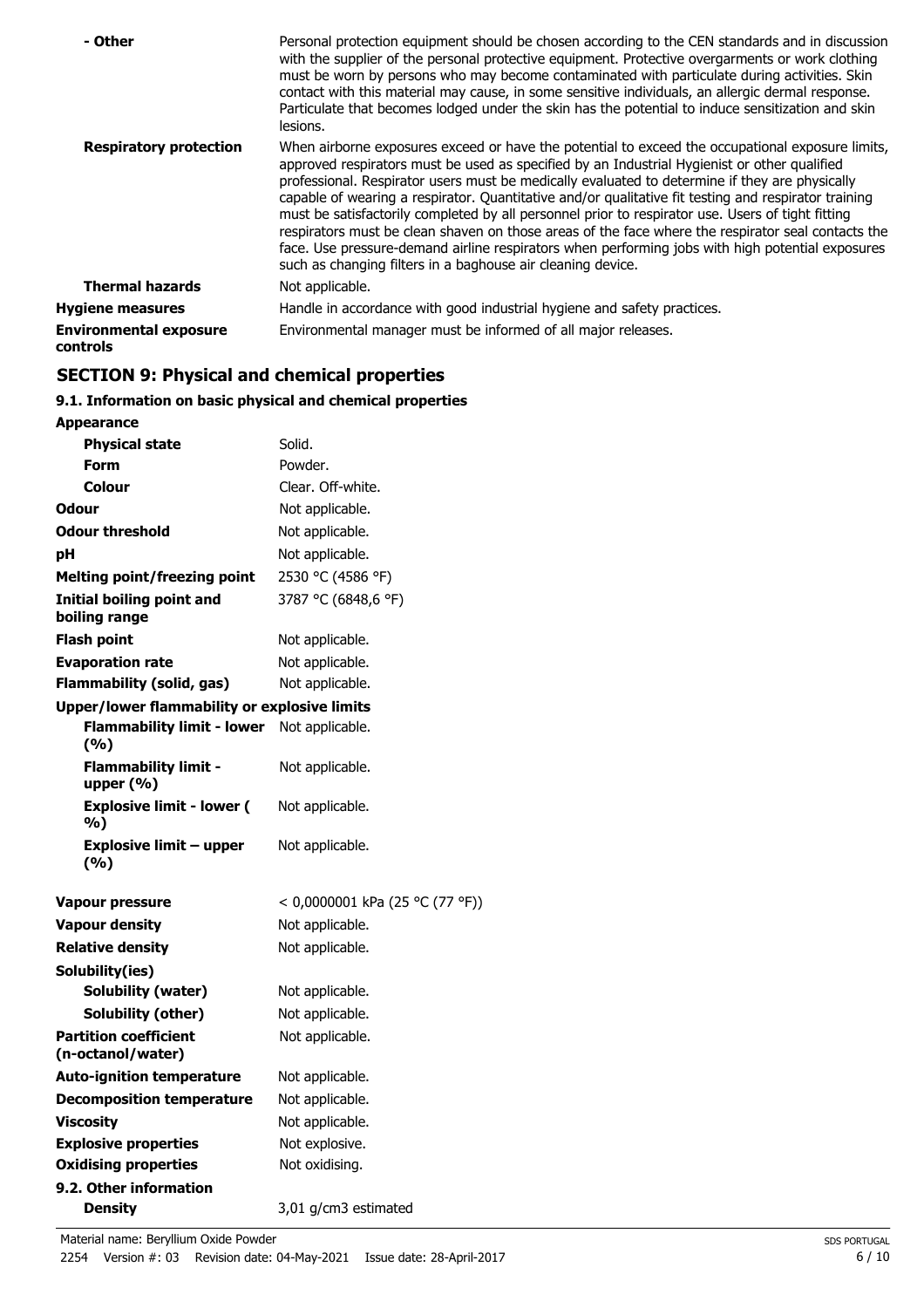| Molecular formula       | Be-O          |
|-------------------------|---------------|
| Molecular weight        | $25,01$ g/mol |
| <b>Specific gravity</b> | 3,01          |

## **SECTION 10: Stability and reactivity**

| 10.1. Reactivity                            | Not available.                                                  |
|---------------------------------------------|-----------------------------------------------------------------|
| 10.2. Chemical stability                    | Material is stable under normal conditions.                     |
| 10.3. Possibility of hazardous<br>reactions | Hazardous polymerisation does not occur.                        |
| 10.4. Conditions to avoid                   | Avoid dust formation. Contact with acids. Contact with alkalis. |
| 10.5. Incompatible materials                | Strong acids, alkalies and oxidizing agents.                    |
| 10.6. Hazardous<br>decomposition products   | No hazardous decomposition products are known.                  |

## **SECTION 11: Toxicological information**

| SECTION II. TOXICORGICAL IIIOHIIAGON                         |                                                                                                          |
|--------------------------------------------------------------|----------------------------------------------------------------------------------------------------------|
| <b>General information</b>                                   | Occupational exposure to the substance or mixture may cause adverse effects.                             |
| <b>Information on likely routes of exposure</b>              |                                                                                                          |
| <b>Inhalation</b>                                            | May cause damage to organs (respiratory system) through prolonged or repeated exposure.                  |
| <b>Skin contact</b>                                          | May cause an allergic skin reaction.                                                                     |
| Eye contact                                                  | Not likely, due to the form of the product.                                                              |
| <b>Ingestion</b>                                             | Not likely, due to the form of the product.                                                              |
| <b>Symptoms</b>                                              | Respiratory disorder.                                                                                    |
| 11.1. Information on toxicological effects                   |                                                                                                          |
| <b>Acute toxicity</b>                                        | Based on available data, the classification criteria are not met.                                        |
| <b>Skin corrosion/irritation</b>                             | May cause allergic skin reaction.                                                                        |
| Serious eye damage/eye<br>irritation                         | Harmful in contact with eyes.                                                                            |
| <b>Respiratory sensitisation</b>                             | May cause damage to organs (respiratory system) through prolonged or repeated exposure.                  |
| <b>Skin sensitisation</b>                                    | May cause an allergic skin reaction.                                                                     |
| <b>Germ cell mutagenicity</b>                                | Due to lack of data the classification is not possible.                                                  |
| Carcinogenicity                                              | Cancer hazard.                                                                                           |
|                                                              | <b>IARC Monographs. Overall Evaluation of Carcinogenicity</b>                                            |
| beryllium oxide (CAS 1304-56-9)                              | 1 Carcinogenic to humans.                                                                                |
| <b>Reproductive toxicity</b>                                 | Not classified.                                                                                          |
| Specific target organ toxicity<br>- single exposure          | Not classified.                                                                                          |
| <b>Specific target organ toxicity</b><br>- repeated exposure | May cause damage to organs (respiratory system) through prolonged or repeated exposure by<br>inhalation. |
| <b>Aspiration hazard</b>                                     | Due to lack of data the classification is not possible.                                                  |
| Mixture versus substance<br>information                      | Not available.                                                                                           |
| <b>Other information</b>                                     | Symptoms may be delayed.                                                                                 |
| <b>SECTION 12: Ecological information</b>                    |                                                                                                          |
| 12.1. Toxicity                                               | No toxicity data noted for the ingredient(s).                                                            |

| 12.1. Toxicity                                            | No toxicity data noted for the ingredient(s).              |
|-----------------------------------------------------------|------------------------------------------------------------|
| 12.2. Persistence and<br>degradability                    | No data is available on the degradability of this product. |
| 12.3. Bioaccumulative<br>potential                        | Not available.                                             |
| <b>Partition coefficient</b><br>n-octanol/water (log Kow) | Not available.                                             |
| <b>Bioconcentration factor (BCF)</b>                      | Not available.                                             |
| 12.4. Mobility in soil                                    | Not available.                                             |
| 12.5. Results of PBT and<br><b>vPvB</b> assessment        | Not a PBT or vPvB substance or mixture.                    |
| 12.6. Other adverse effects                               | Not available.                                             |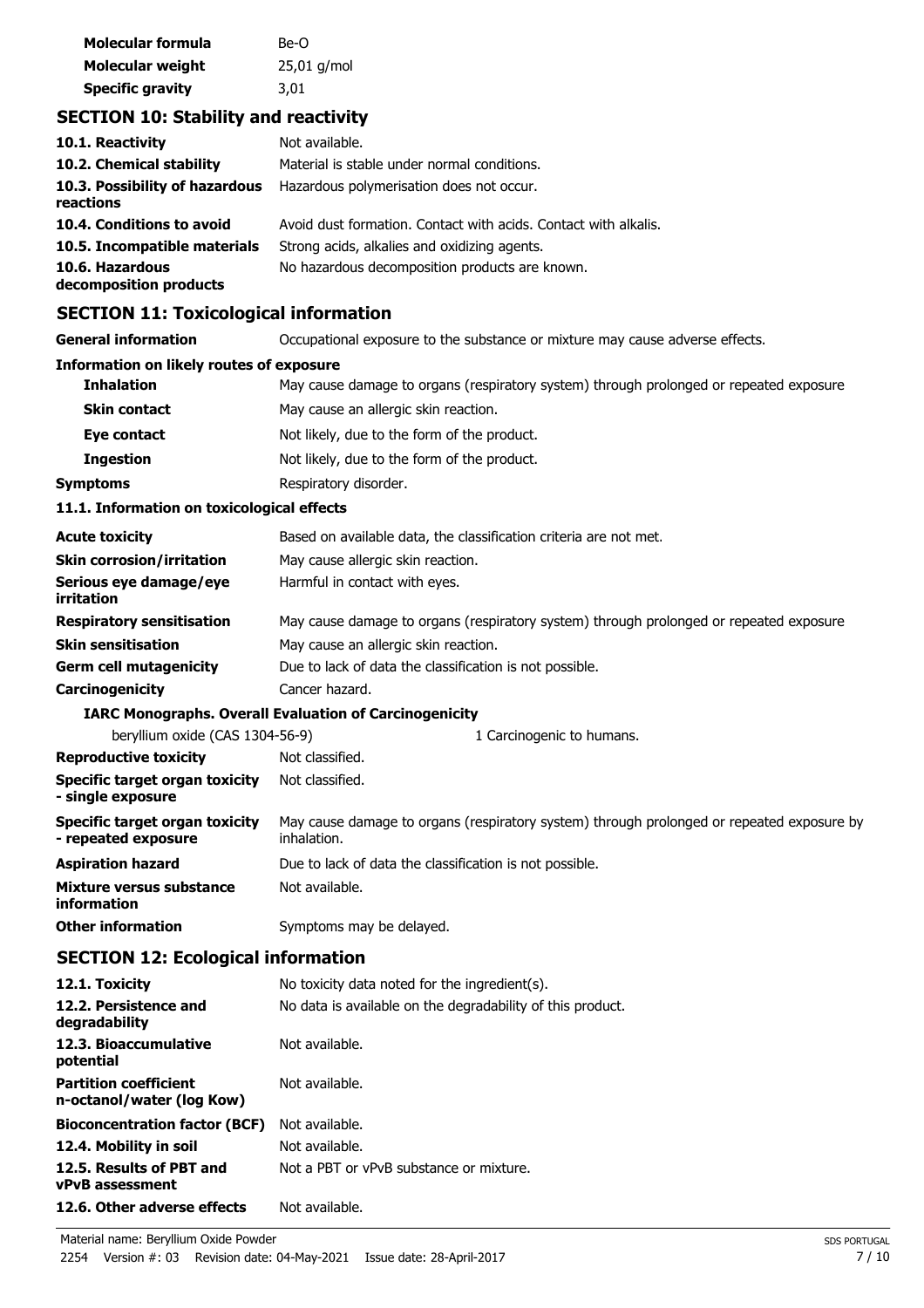## **SECTION 13: Disposal considerations**

#### **13.1. Waste treatment methods** Empty containers or liners may retain some product residues. This material and its container must be disposed of in a safe manner (see: Disposal instructions). **Residual waste** Empty containers should be taken to an approved waste handling site for recycling or disposal. Since emptied containers may retain product residue, follow label warnings even after container is emptied. **Contaminated packaging EU waste code** The Waste code should be assigned in discussion between the user, the producer and the waste disposal company. Waste codes should be assigned by the user based on the application for which the product was used. Material should be recycled if possible. Disposal recommendations are based on material as supplied. Disposal must be in accordance with current applicable laws and regulations, and material characteristics at time of disposal. **Disposal methods/information**

## **SECTION 14: Transport information**

| ADR                                      |                            |
|------------------------------------------|----------------------------|
| 14.1. UN number                          | UN1566                     |
| 14.2. UN proper shipping                 | BERYLLIUM COMPOUND, N.O.S. |
| name                                     |                            |
| 14.3. Transport hazard class(es)         |                            |
| Class                                    | 6.1(PGI, II)               |
| <b>Subsidiary risk</b>                   | 6.1(PGI, II)               |
|                                          | 6.1                        |
| Label(s)                                 |                            |
| Hazard No. (ADR)                         | 60                         |
| <b>Tunnel restriction</b>                | D/E                        |
| code                                     |                            |
| 14.4. Packing group                      | Н                          |
| 14.5. Environmental                      | No.                        |
| hazards                                  |                            |
| 14.6. Special precautions                | Not available.             |
| for user                                 |                            |
| RID                                      |                            |
| 14.1. UN number                          | <b>UN1566</b>              |
| 14.2. UN proper shipping                 | BERYLLIUM COMPOUND, N.O.S. |
| name                                     |                            |
| 14.3. Transport hazard class(es)         |                            |
| Class                                    | 6.1(PGI, II)               |
| Subsidiary risk                          | 6.1(PGI, II)               |
|                                          |                            |
| Label(s)                                 | 6.1                        |
| 14.4. Packing group                      | H                          |
| 14.5. Environmental                      | No.                        |
| hazards                                  |                            |
| 14.6. Special precautions                | Not available.             |
| for user                                 |                            |
| <b>ADN</b>                               |                            |
| 14.1. UN number                          | UN1566                     |
| 14.2. UN proper shipping                 | Beryllium compound, n.o.s. |
| name                                     |                            |
| 14.3. Transport hazard class(es)         |                            |
| <b>Class</b>                             | 6.1(PGI, II)               |
| <b>Subsidiary risk</b>                   | 6.1(PGI, II)               |
| Label(s)                                 | 6.1                        |
| 14.4. Packing group                      | Н                          |
| 14.5. Environmental                      | No.                        |
| hazards                                  |                            |
| 14.6. Special precautions Not available. |                            |
| for user                                 |                            |
| IATA                                     |                            |
| 14.1. UN number                          | UN1566                     |
|                                          |                            |
| 14.2. UN proper shipping                 | Beryllium compound, n.o.s. |
| name                                     |                            |
| 14.3. Transport hazard class(es)         |                            |
| <b>Class</b>                             | 6.1(PGI, II)               |
| <b>Subsidiary risk</b>                   |                            |
| 14.4. Packing group                      | П                          |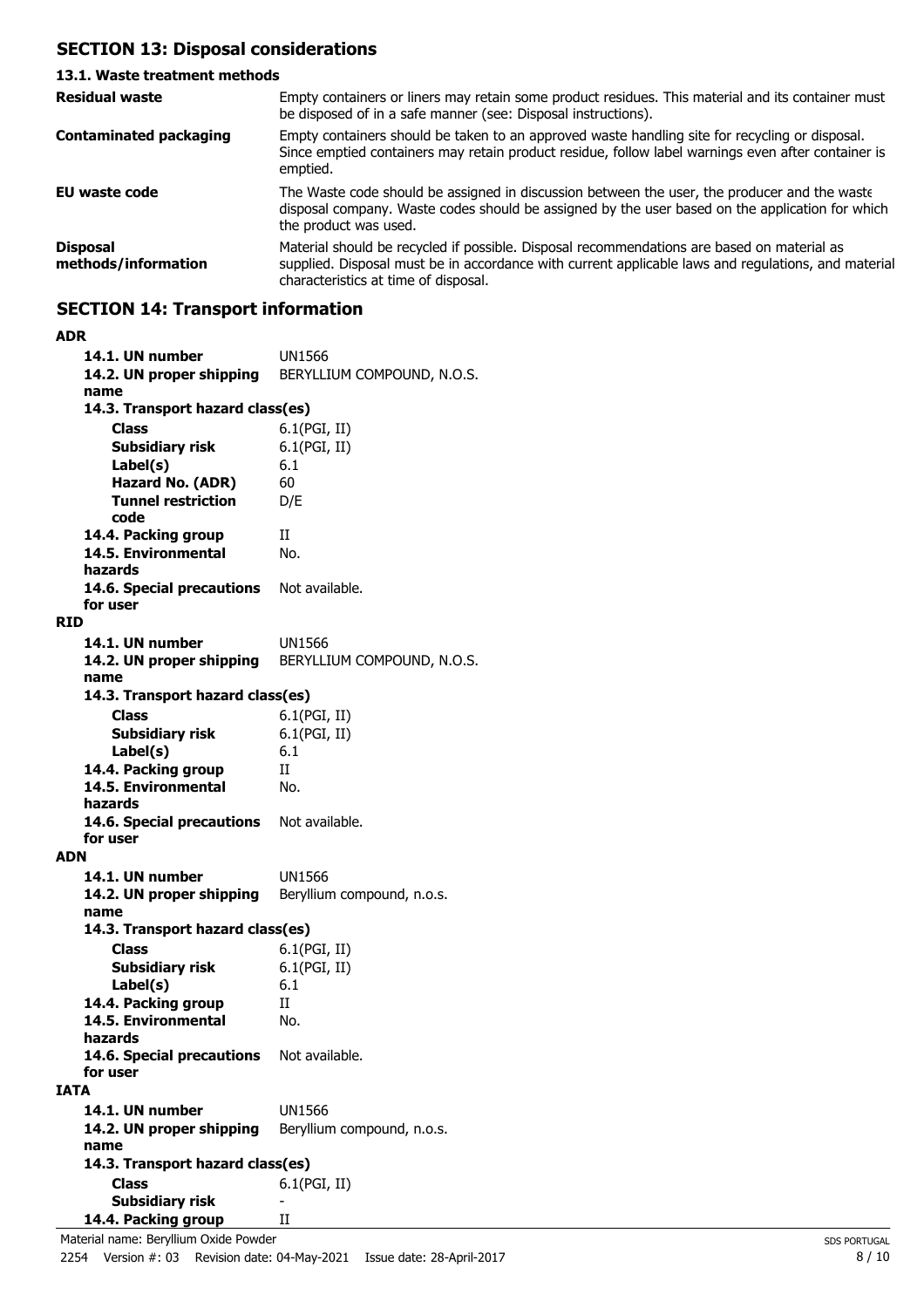| 14.5. Environmental                  | No.                        |
|--------------------------------------|----------------------------|
| hazards<br><b>ERG Code</b>           | 6L                         |
| 14.6. Special precautions            | Not available.             |
| for user<br><b>Other information</b> |                            |
|                                      |                            |
| Passenger and cargo<br>aircraft      | Allowed with restrictions. |
| Cargo aircraft only                  | Allowed with restrictions. |
| <b>IMDG</b>                          |                            |
| 14.1. UN number                      | UN1566                     |
| 14.2. UN proper shipping<br>name     | BERYLLIUM COMPOUND, N.O.S. |
| 14.3. Transport hazard class(es)     |                            |
| <b>Class</b>                         | $6.1$ (PGI, II)            |
| Subsidiary risk                      |                            |
| 14.4. Packing group                  | Н                          |
| 14.5. Environmental hazards          |                            |
| <b>Marine pollutant</b>              | No.                        |
| EmS                                  | F-A, S-A                   |
| 14.6. Special precautions            | Not available.             |
| for user                             |                            |
| ADN; ADR; RID                        |                            |





## **SECTION 15: Regulatory information**

## **15.1. Safety, health and environmental regulations/legislation specific for the substance or mixture**

## **EU regulations**

**Regulation (EC) No. 1005/2009 on substances that deplete the ozone layer, Annex I and II, as amended** Not listed.

**Regulation (EU) 2019/1021 On persistent organic pollutants (recast), as amended**

#### Not listed.

**Regulation (EU) No. 649/2012 concerning the export and import of dangerous chemicals, Annex I, Part 1 as amended**

Not listed.

**Regulation (EU) No. 649/2012 concerning the export and import of dangerous chemicals, Annex I, Part 2 as amended**

Not listed.

**Regulation (EU) No. 649/2012 concerning the export and import of dangerous chemicals, Annex I, Part 3 as amended**

Not listed.

**Regulation (EU) No. 649/2012 concerning the export and import of dangerous chemicals, Annex V as amended** Not listed.